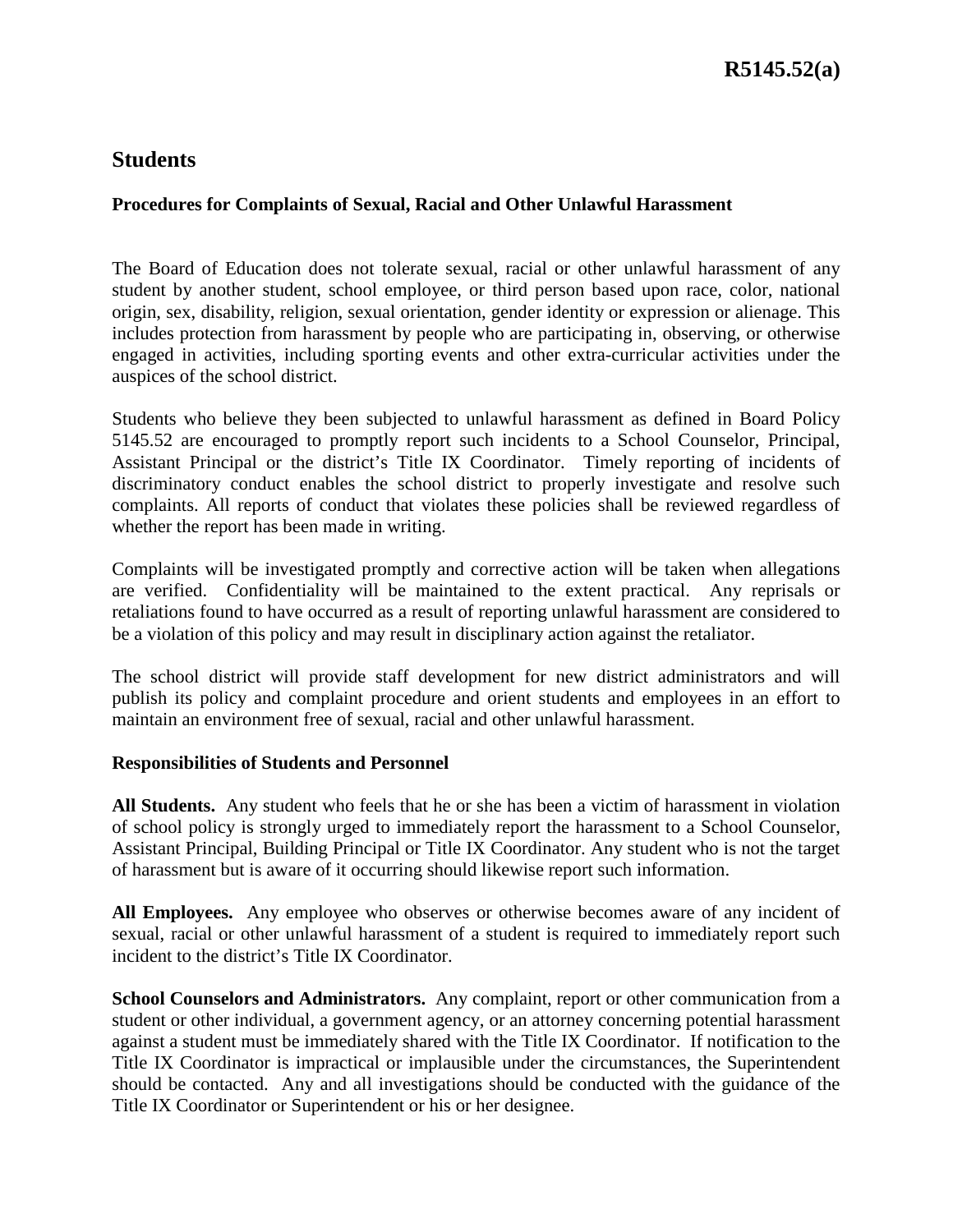#### **Procedures for Complaints of Sexual, Racial and Other Unlawful Harassment** (continued)

**Title IX Coordinator.** The Title IX Coordinator shall be responsible for the investigation of all verbal and written complaints of alleged discrimination including unlawful harassment. The Title IX Coordinator shall ensure a prompt and equitable resolution of all complaints.

#### **Reporting a Complaint of Unlawful Harassment**

Any student who feels that he/she has been harassed on the basis of race, color, national origin, sex, disability, religion, sexual orientation, gender identity or expression or alienage in violation of Board Policy 5145.5 should immediately bring his/her complaint to the attention any of the following school officials: School Counselor, Assistant Principal, Building Principal, or district's Title IX Coordinator.

The district's Title IX Coordinator may be contacted at:

## **Director of Human Resources Regional School District #14 67 Washington Avenue Woodbury, CT 06798 203-263-4330**

Upon any notice from a student or other individual that unlawful harassment of a student may be occurring, the school official should inform the student of the school district's policy and regulations, including the school district's legal obligation to investigate every report even where the complainant is hesitant to pursue the complaint.

If the complainant is a minor, the school official to whom the complaint is given should consider whether a child abuse report should be completed.

Although there is no requirement that the complaint be in writing, the school official should encourage the student to commit the complaint to writing and may assist the student in writing the complaint. The school official should document the complaint even if the student refuses to commit the complaint to writing.

The written complaint should state the following (the form in Appendix A may be provided for the convenience of the complainant, but is not required):

- 1. name of the complainant;
- 2. date that the complaint was made;
- 3. name(s) of the alleged harasser(s);
- 4. date and place of the alleged harassment;
- 5. names of any witnesses, if any;
- 6. list of documentary evidence, if any;
- 7. statement of the facts supporting this complaint of harassment.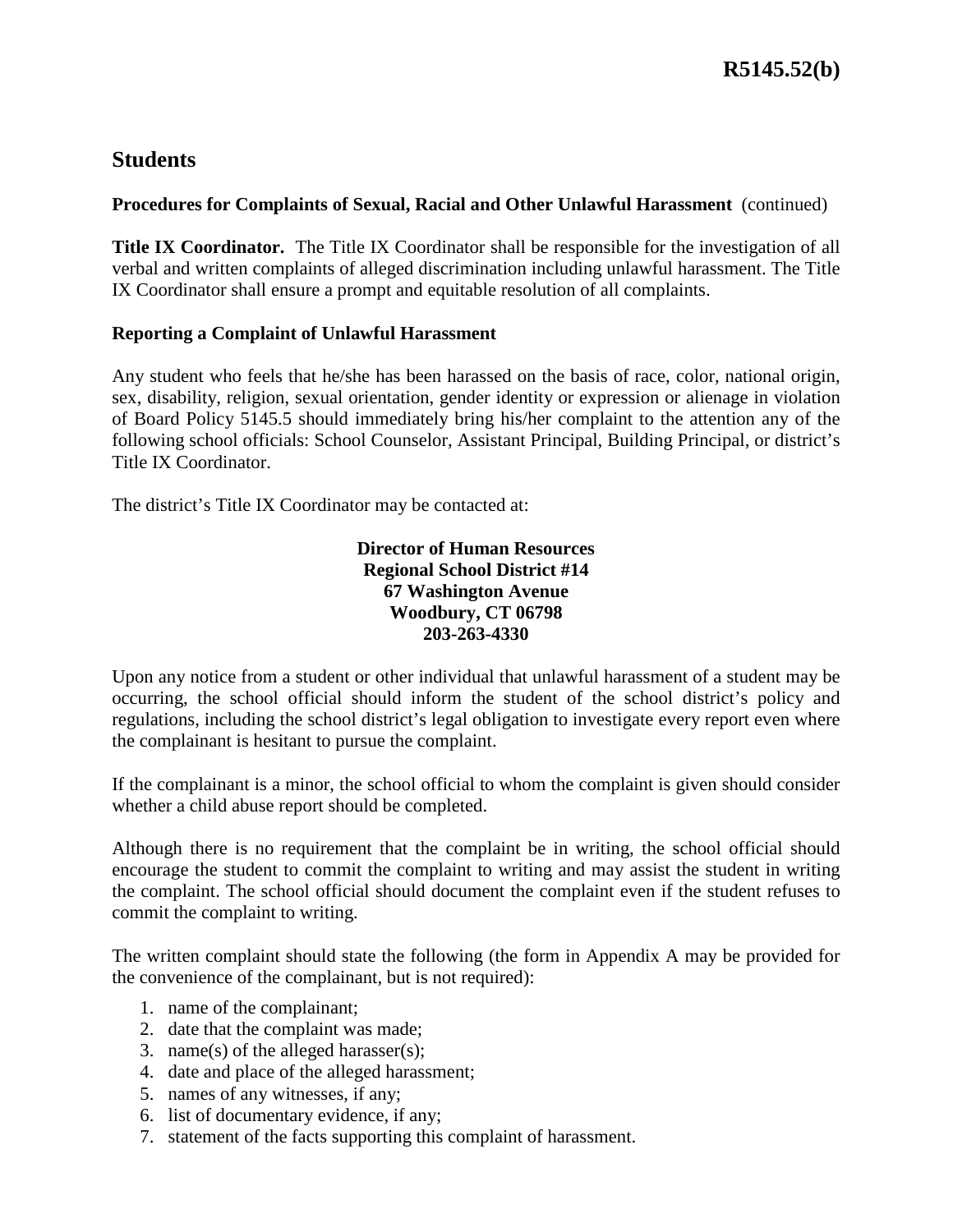## **Procedures for Complaints of Sexual, Racial and Other Unlawful Harassment**

## **Reporting a Complaint of Unlawful Harassment** (continued)

The school official should advise the student that confidentiality will be maintained to the extent possible. The school official cannot make a blanket promise of complete confidentiality since information gained from the investigation may have to be disclosed to other students, school personnel or may be needed in subsequent government or court proceedings.

The school official should carefully document his or her knowledge of all communications and efforts concerning student complaints, including any student failure to take advantage of the opportunities provided by the school district's policy and procedure. Such documentation should be maintained in a separate investigative file.

The Building Principal, Assistant Principal or School Counselor shall immediately forward the complaint to the district's Title IX Coordinator without screening or investigating the report.

If the Title IX Coordinator is the subject of the complaint, the complaint should be submitted to the Superintendent, who shall investigate or appoint a designee to do so. If the Superintendent is the subject of the complaint, it shall be submitted to the Board of Education and the Board shall appoint the investigator.

#### **Investigation of Complaints of Unlawful Harassment**

**Investigator:**The Title IX Coordinator is responsible for investigating any complaints unlawful harassment. The advice of legal counsel should be sought as necessary.

**Interim measures:** The investigator shall assess whether there is a necessity to take immediate interim measures to prevent further allegations of unlawful harassment or retaliation of any kind while the investigation is pending.

**Investigation:** The investigation shall be conducted with objectivity and completed in a timely manner. The investigator shall consult with all individuals believed to have relevant information including the complainant, the person(s) accused of the unlawful harassment, potential witnesses and other possible victims of the alleged harassment. The investigation shall be carried on discreetly, maintaining confidentiality insofar as possible while still conducting an effective and thorough investigation. Throughout the investigative process, the due process rights of the alleged harasser(s) shall be preserved. The investigator shall keep the complainant apprised of the status of the investigation on a periodic basis.

**Documentation:** The investigator should carefully document all aspects of the investigation. Documentation should be maintained in an investigative file. Documentation of disciplinary actions taken should be maintained in the employee's personnel file or the student's disciplinary file.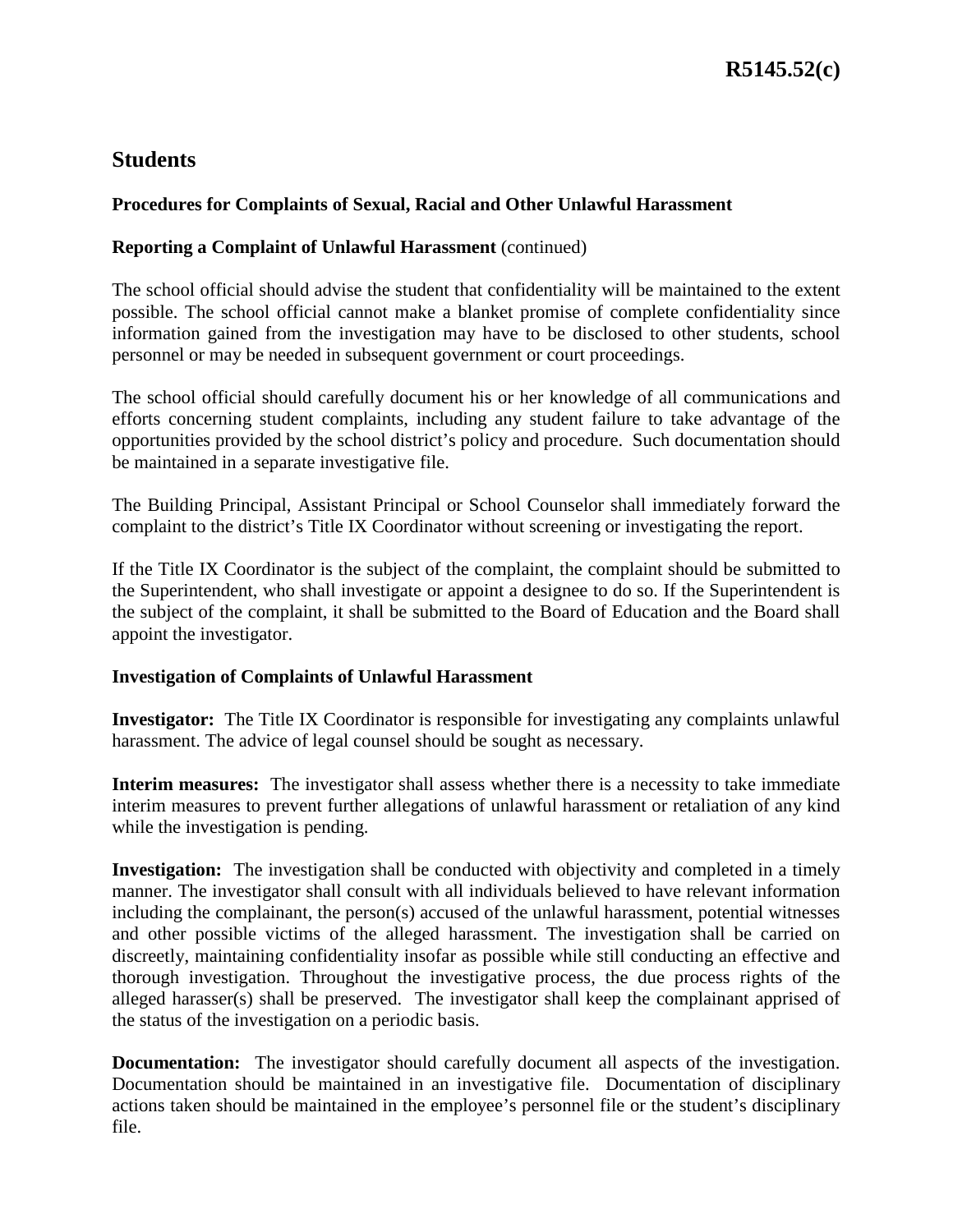## **Procedures for Complaints of Sexual, Racial and Other Unlawful Harassment**

#### **Reporting a Complaint of Unlawful Harassment** (continued)

**Written Report:** After an impartial and prompt investigation of the complaint, the investigator should ascertain (1) whether the alleged conduct occurred, and (2) whether such conduct constitutes a violation of the Board's policy. In determining whether there is a violation of the policy, the investigator should consider the surrounding circumstances, the nature of the behavior, past incidents or patterns of behavior, the relationships between the parties involved and context in which the incidents occurred. If there is a violation, the investigator should determine what remedial action is necessary to eradicate the harassment and prevent any recurrence of such conduct in the future. The investigator should commit the findings and recommendations to writing and forward the report to the Superintendent of Schools. Unless unusual circumstances exist, the written report shall be completed within 10 school days of receipt of the complaint. If the Superintendent is the subject of the investigation, the Board of Education shall receive the findings and recommendations.

**Notification of Results of Investigation:** The results of the investigation will be communicated to the parties involved in a manner consistent with state and federal laws regarding data and records privacy.

**Request for Review:** If the complainant is unsatisfied with the results of the investigation, he/she may request a review by the Superintendent of Schools within 10 school days of the notification of the results of the investigation. The Superintendent (or designee) shall review the investigator's written report and further investigation may be conducted if necessary. The complainant may present additional evidence or witnesses for the reviewer to consider. Absent unusual circumstances, the review process shall be completed within 20 days of the request for the review. The Superintendent shall promptly notify the complainant in writing of the results of his/her review.

**Corrective Action:**If unlawful harassment in violation of Board policy is determined to have occurred, the school district will take prompt corrective action that is reasonably calculated to stop the harassment and prevent any recurrence of such behavior. As part of such remedial action, the offender may be subject to appropriate disciplinary action which may include, but is not limited to one or a combination of the following: counseling, awareness training, warning, reprimand, reassignment, transfer, suspension, termination or expulsion. School district action taken for violation of this policy shall be consistent with the requirements of applicable collective bargaining agreements, state and federal law, and other school district policies.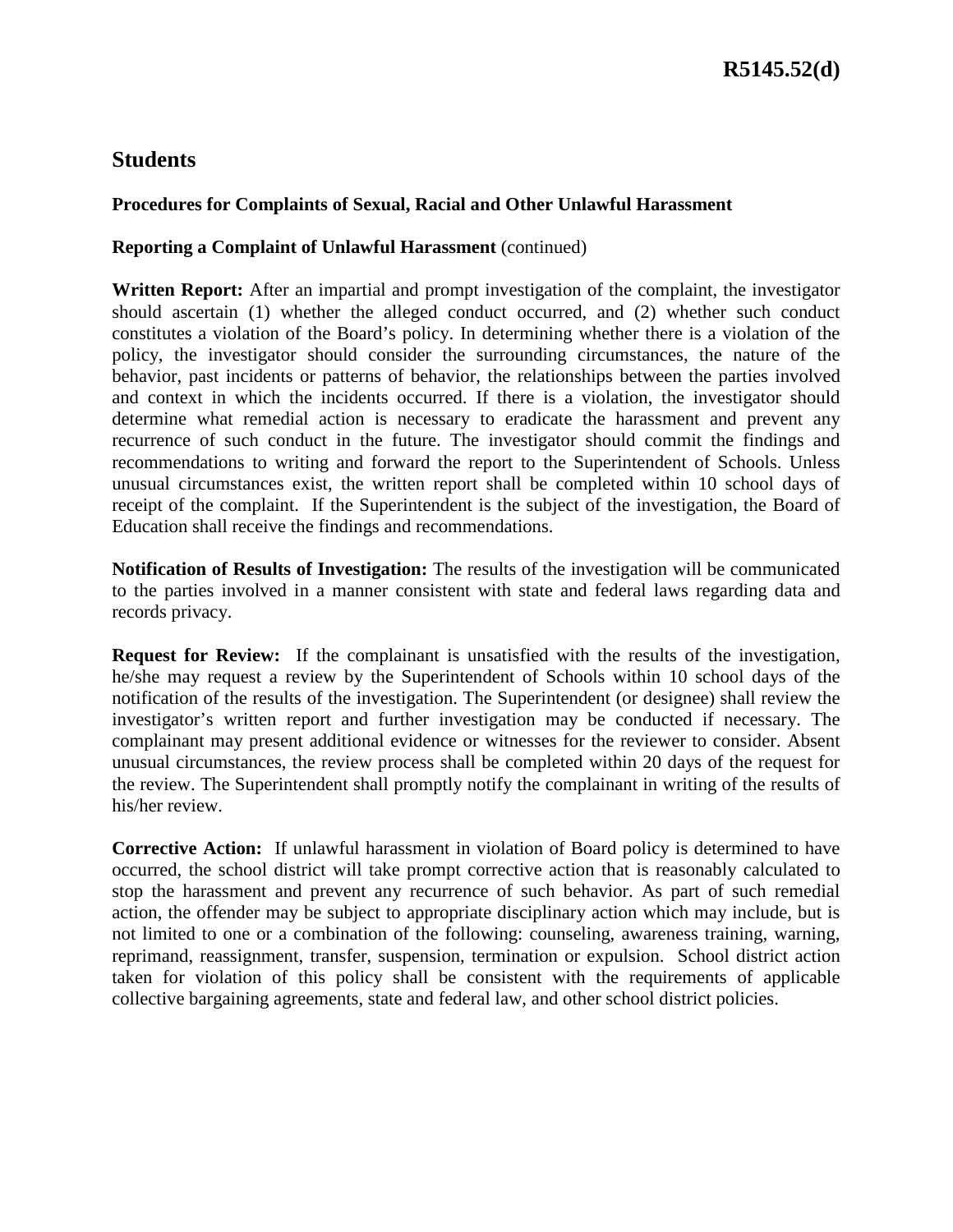## **Procedures for Complaints of Sexual, Racial and Other Unlawful Harassment** (continued)

## **Alternative Complaint Procedures**

The federal and state agencies that investigate complaints of unlawful harassment of students are the Office for Civil Rights, U.S. Department of Education (OCR) and the Connecticut Commission of Human Rights and Opportunities (CHRO). Any student who wants his or her complaint to be investigated by either of these agencies may do so by contacting the following: CHRO is located at 21 Grand Street, Hartford, CT 06106, (860)-541-5737; Office for Civil Rights-Boston, U.S. Department of Education, 8th Floor, 5 Post Office Square, Boston, MA 02109-3921 (617)289-0111. The OCR and CHRO apply a statute of limitations of one hundred and eighty (180) days to such complaints.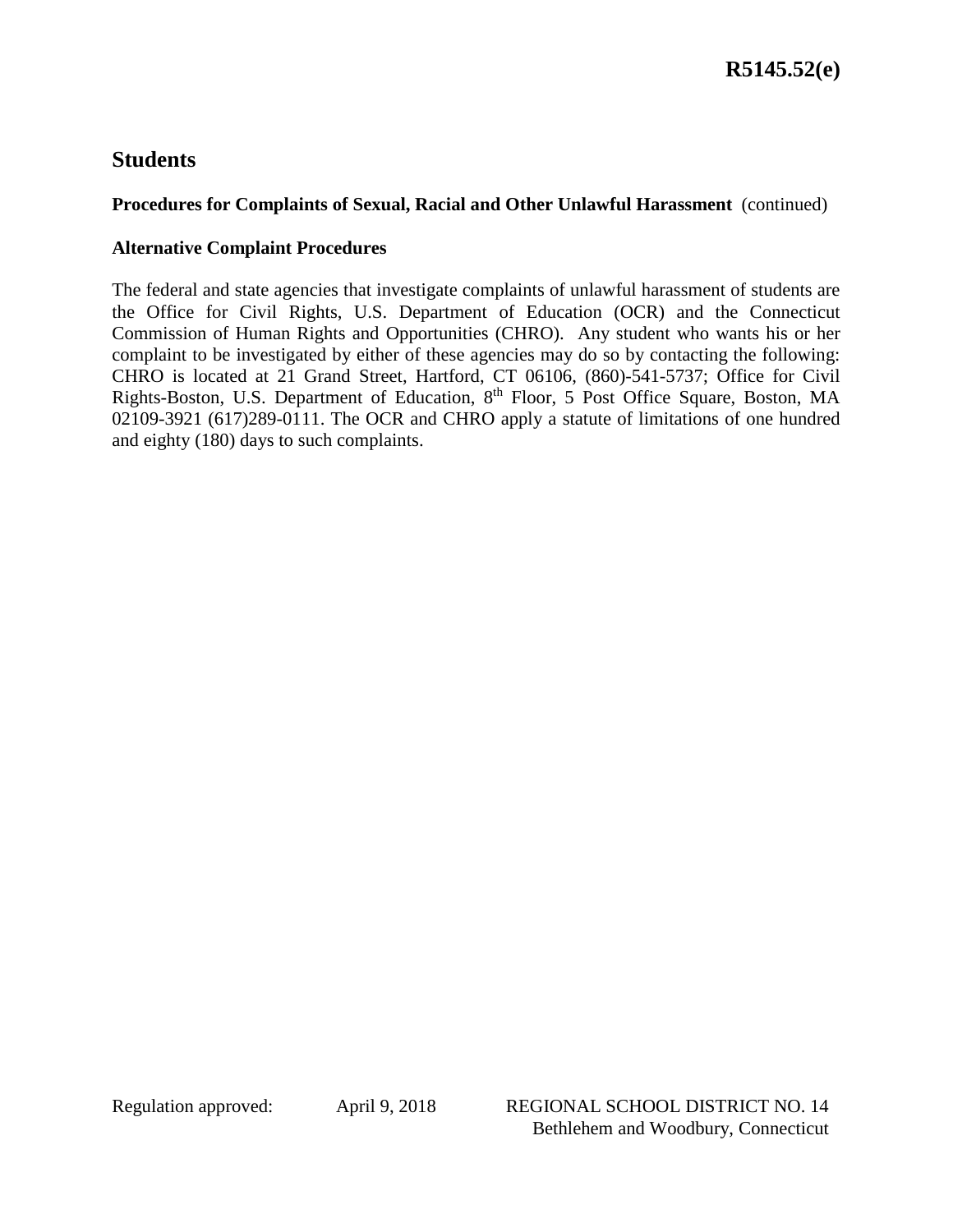## **5145.52 Appendix A**

# **Student - Complaint of Discrimination and/or Unlawful Harassment**

|                                                             | Name(s) of alleged unlawful harasser(s) and/or person(s) who allegedly discriminated against<br>,我们也不能在这里的时候,我们也不能在这里的时候,我们也不能会在这里的时候,我们也不能会在这里的时候,我们也不能会在这里的时候,我们也不能会在这里的时候,我们也不 |
|-------------------------------------------------------------|-----------------------------------------------------------------------------------------------------------------------------------------------------------------------------------|
| apply):                                                     | The alleged discrimination and/or harassment is based upon the complainant's (check ALL that                                                                                      |
| Race<br>Color<br>Religion<br>Disability<br>Alienage         | National Origin Sex (includes sexual harassment)<br>Sexual orientation Gender Identity or Expression                                                                              |
|                                                             |                                                                                                                                                                                   |
|                                                             |                                                                                                                                                                                   |
|                                                             |                                                                                                                                                                                   |
| (use back of form or attach additional pages if necessary): | Statement of the facts supporting this complaint of discrimination and/or unlawful harassment                                                                                     |
|                                                             |                                                                                                                                                                                   |
|                                                             |                                                                                                                                                                                   |
| School Official who received the complaint                  | Signature of complainant                                                                                                                                                          |
| Date:                                                       |                                                                                                                                                                                   |